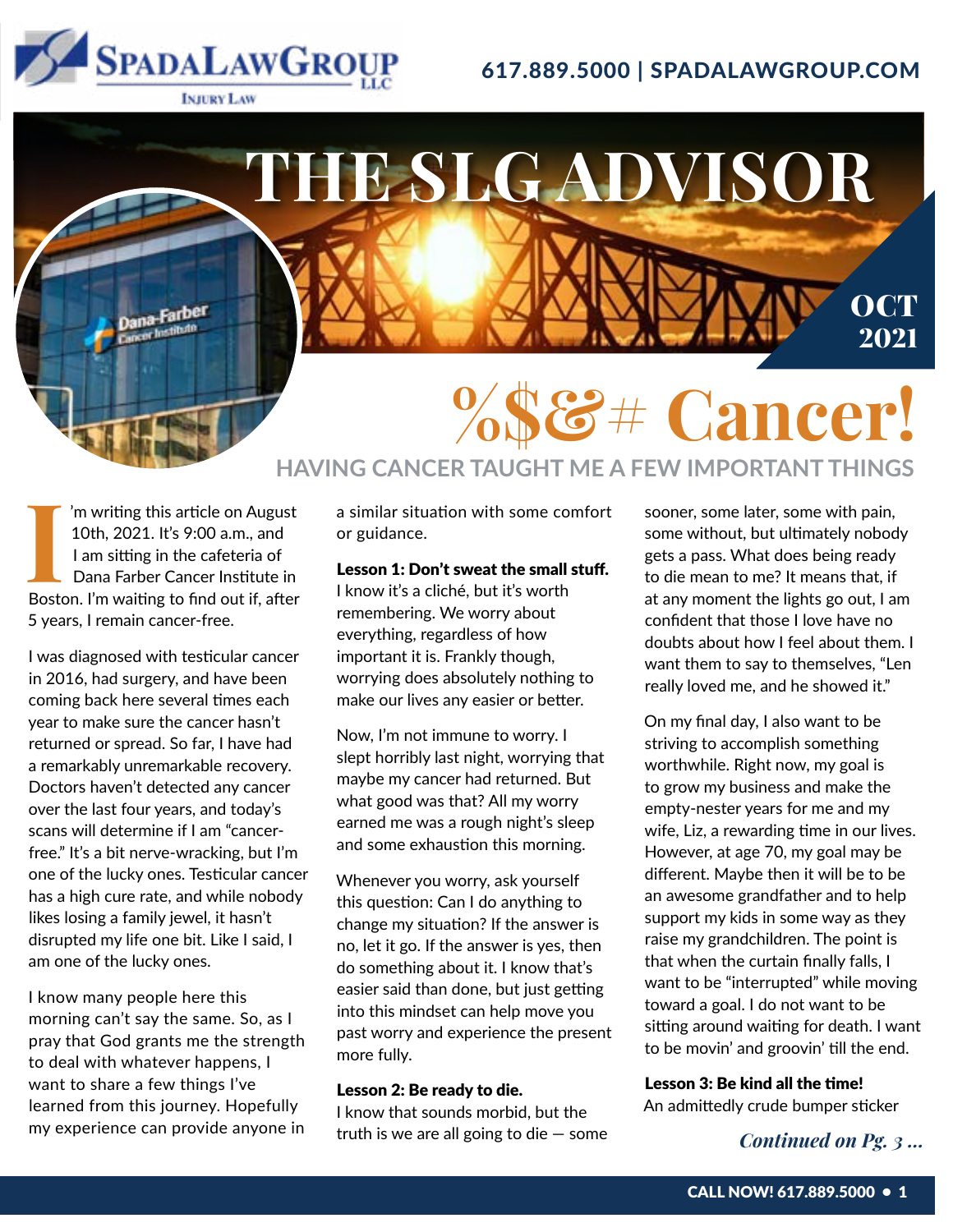## Avoiding Red Light Collisions Tips to Stay Safe

There is never a safe time to run a red light. Even if there's nobody on the road and it's the middle of a sunny day, it is always better to be safe than sorry. Mistakes do happen, though. Whether it's a quick yellow or you accidentally followed the car in front of you through a red light, there are things you can do to prevent a collision.

### Keep your phone away.

This one is one we've all heard before, but it must be repeated: Stay off of your phone. In 2019, 846 people were killed in crashes that involved running a red light. That number has grown year after year, and it's not surprising with distracted driving becoming more prevalent than ever. If you are on your phone while you're driving, you are distracted from driving. Focus on your driving; your life depends on it.

### Check both ways.

This is something that was taught to nearly everyone during their childhood when they were first learning to cross the streets. This does not change once you have your license. Even if your light is green, you need to be watchful for other cars that may run the light. Always wait before heading into the intersection in case another car did not see their light change or was trying to run a yellow light. Though you may be in the right in the eyes of the law, it's not worth risking an injury or your life.

### Don't be a follower.

When you are second in line at a red light and waiting for the light to turn green, pay attention to the lights, not just the car in front of you. We have handled cases where someone who was second in line at a red light simply followed the car in front of them, assuming that obviously the light must have changed from red to green. Well they were wrong! The car in front of them for some unknown reason, whether by mistake or impatience, went through the red light. The second car followed and got T-boned by a car who had just missed the red-light runner. So, when a car in front of you begins to enter an intersection, make sure you see that the light has changed to green.

Accidents do happen. If you've been involved in an accident, we want to help you. Call or text our office at 617.889.5000 and we can answer any questions you may have.

# **Sponsoring Samm**

This past August, Spada Law Group was honored to sponsor Sammy's Ride for 2021. This event paid tribute to one of the pioneers of modern motorcycling women, Samantha "Storm" Morgan. She was famously known for her trick riding that included conquering the "Wall of Death." She's also the holder of three land speed records and was inducted into the Sturgis Museum Motorcycle Hall of Fame.

This was the fifth annual Sammy's Ride and one of the best ones yet. It included an hourlong scenic ride through the North Shore of Massachusetts, and we could not have asked for better weather. Live classic rock from Down Cellah also helped create a truly memorable atmosphere. It was more or less an all-day affair, but the day felt like it flew by in a couple of hours.

> The main goal of the event was to raise money to help injured riders throughout the state. As sponsors, we wanted to go the

# Review of the Month

**MARKET LIVERERS** 



*"I suffered a severe injury in a bicycling accident when I crashed into another cyclist who was going the wrong way on a major road. I required surgery, and while I am grateful I recovered over time, this accident severely impacted my ability to work for several months. My wife is an attorney and she recommended I reach out to Spada Law Group. Attorney Spada and his group worked with me to reach a settlement through mediation that more than covered my medical expenses and lost wages. We were able to come to a prompt settlement through mediation which avoided a time consuming trial. Everyone in the office was courteous and professional. They kept me up to date about how my case was proceeding at regular intervals. I was very pleased with the process and the outcome."*

*–Sohail Husain*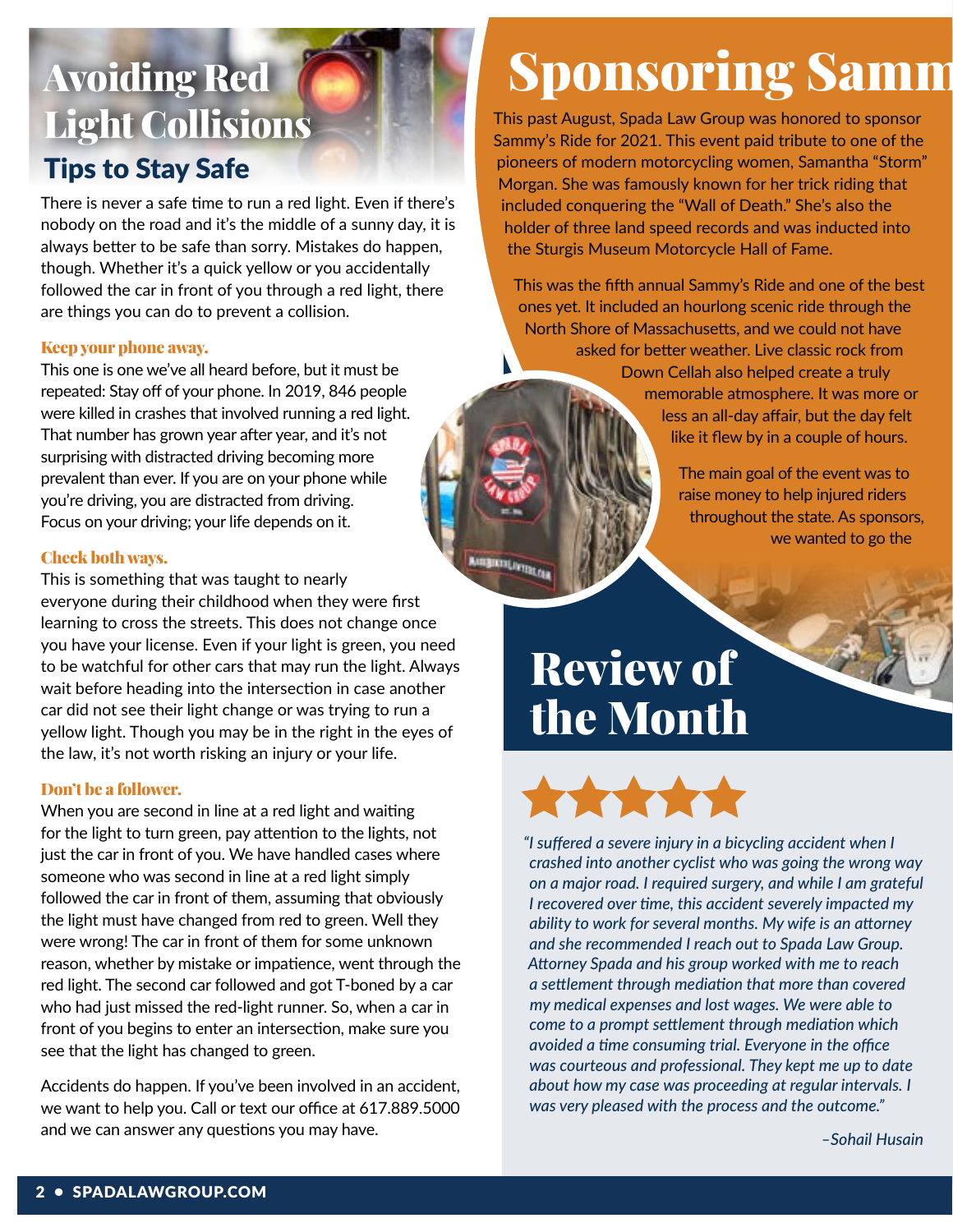# **Ride A CAUSE CLOSE TO HOME**

extra mile to show our support and see if we could raise even more money. So, we had custom leather vests made, and for any rider who wanted to wear one as a ride ambassador, we agreed to donate \$200 toward the cause. Fifteen riders graciously agreed to wear our vests, and as a result, Spada Law donated an additional \$3,000 to help injured motorcyclists in Massachusetts.

Sammy's Ride is held to help a great organization called Riders Helping Riders. This organization raises money for the Massachusetts Motorcyclists' Survivors Fund. They put together great events throughout the year and any donations to them go to a worthy cause. During the summer, Riders Helping Riders will usually host several rides throughout our beautiful state. When things get too cold, the group hosts plenty of indoor

events that range from concerts, pool competitions, and crossbow competitions. They always have their hand in something and a full list of their events can be found at MassMSF.org.

This year's Sammy's Ride was special. Not only did we raise money to help those in need, but we also got to spend time with some of the nicest people we have ever met. Thank you, Riders Helping Riders, for allowing Spada Law Group to help out and you can be sure we will be annual sponsors from this point forward.



I once saw (and liked) read, "Mean people suck, so be kind." I agree! When I encounter someone who exhibits cruelty or a total lack of empathy, I'm genuinely repulsed. As I sit here and see the depths of human suffering that result from cancer, I realize kindness is the most essential and prized human trait we can strive to possess. If you are truly a kind person, you have my utmost respect. If you are a cruel person, you're not allowed in my life. Life is too short to be mean to one another.

### 4:00 p.m. ...

It's now 4:00 p.m. and I just got my test results back … GOOD NEWS! I'm grateful to say that I am officially cancer-free! Good riddance. Even though I'm one of the lucky ones, my journey with cancer isn't something I would wish on my worst enemies. If you're on a similar journey right now, I hope and pray you'll have the same luck that I had.

-Len Spada

## Mikey G.'s Pasta and Peas

*This is our first edition of Client Kitchen, and Mikey G. truly brought the flavor. This pasta dish can feed even the hungriest of families.*

### INGREDIENTS

- 1/2 red onion
- 3 cloves of garlic
- 3 tbsp butter
- 3 tbsp olive oil
- 1 bag frozen baby peas
- Italian seasoning, to taste
- Ground pepper
- 1 lb elbow macaroni
- 1 cup Romano cheese
- Pinch of fresh parsley

### DIRECTIONS

- 1. Mince onion and garlic, then sauté in olive oil until onion is translucent.
- 2. Add butter and ½ cup of water. Bring to a boil, then simmer for 2 minutes.
- 3. Add the bag of frozen peas and another cup of water, and break them up in the pan. Bring to a boil, then simmer, stirring frequently, for about 4 minutes.
- 4. Add Italian seasoning, fresh parsley, and Romano cheese.
- 5. Simmer until thickened, then add pepper.
- 6. Cook elbow macaroni in a separate pot according to package instructions.
- 7. Dish cooked macaroni onto individual plates, **THEN** top with peas and cheese sauce. (DO not add sauce to the entire 1 lb of pasta as it will dry out the sauce!)